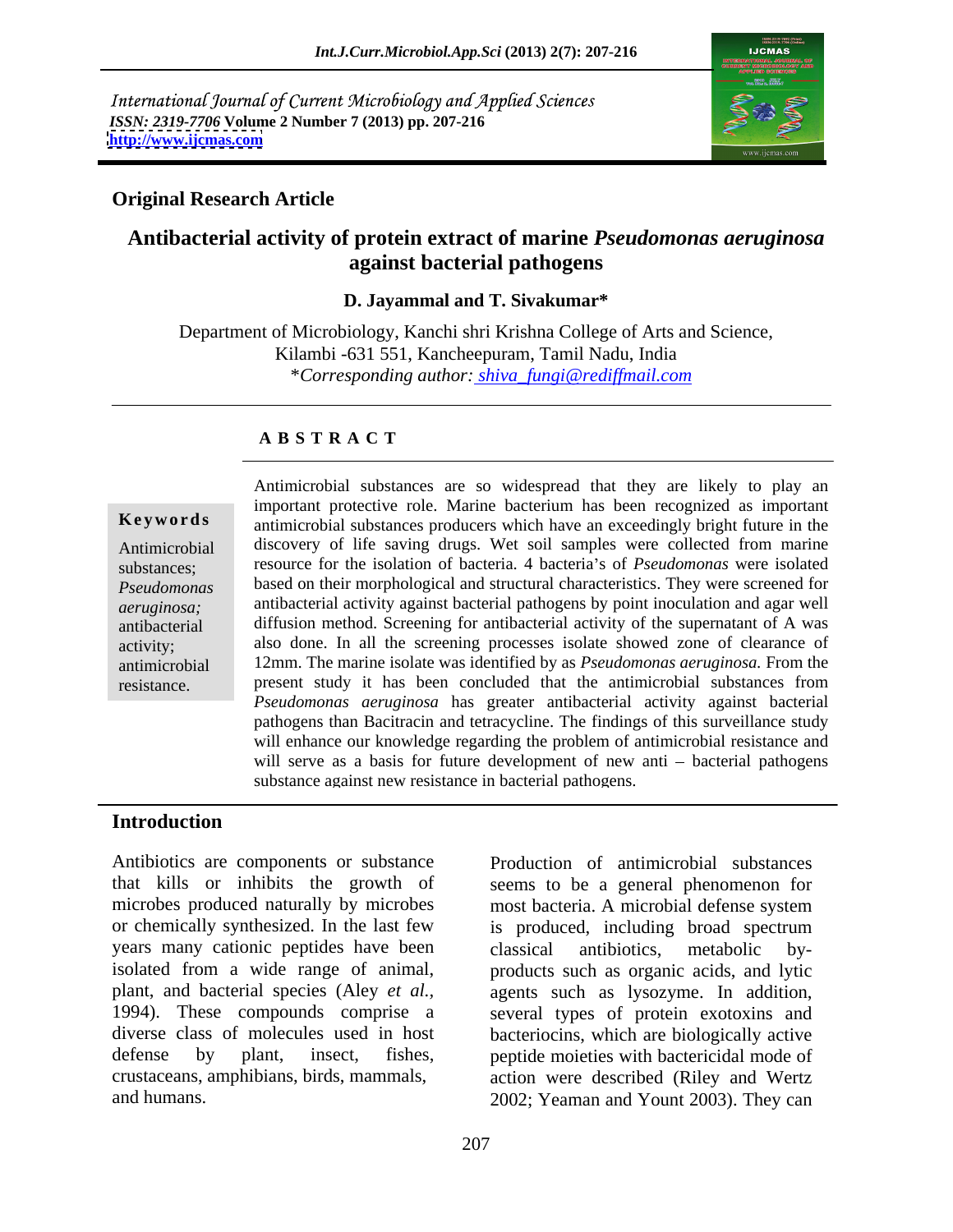be divided into three major classes of Selsted, 1996). Phagocytic cells contain which class I and II are quite heat-stable. Class I contains modified bacteriocins, so- microbicidal substances and digestive called lantibiotics, that are found among many different Gram-positive bacteria but have yet to be found in Gram-negative As current antibiotic therapy options are bacteria. They are divided into two latter normally are hydrophobic but not<br>cationic. The second major class (II) beptides are now promising class of contains small heat-stable bacteriocins that found in lantibiotics, and are presently clustered into atleast two groups: pediocindefined. They are normally larger in size

Hundreds of peptide antibiotics have been described in the past half-century (Honcock *et al.,* 1995). These falls into two classes, non ribosomally synthesized of life saving drugs. The first antibiotic pentides such as the gramiciding from marine bacterium was identified and peptides, such as the gramicidins, from marine-bacterium was identified and polymyrins bacitracins glycopentides characterized in 1966 (Burkholder *et al.*) polymyxins, bacitracins, glycopeptides, etc., and ribosomally synthesized peptides. 1996). Nonribosomally synthesized peptides can be described as peptides elaborated in bacteria, fungi and actinomycete that<br>contain two or more moioties derived from **Sample collection** contain two or more moieties derived from **Sample collection** amino acids (Kleinkauf *et al.,* 1988). Antimicrobial, ribosomally synthesized, cationic peptides have been recognized only recently as an important part of innate immunity (Bevins, 1994).

The antimicrobial peptides are found in animal tissues exposed to microbes or cell types that are involved in host defense. Epithelial surfaces secrete antimicrobial peptides from both barrier epithelia and of microorganism and to keep them in Diamond *et al.,* 1991; Ouellette and

enzymes. becoming limited for staphylococcal

several types of storage organelles for

subclasses (a) the linear and cationic infections, there is an urgent need for new peptide and (b) the globular peptides; the antimicrobial agents to combact these cationic. The second major class (II) peptides are now promising class of lack post translational modifications as naturally occurring peptides (Hanoc, like bacteriocins and two-peptide space by a wide variety of organisms. bacteriocins (Diep *et al.,* 2002). A third Bacteria are generally recognized as class (III) of bacteriocins has been also primary colonizers of this habitat (Bryers, and are easily subjected to heat yet to be revealed. In the last few years inactivation (Klaenhammer *et al.,* 1993). marine microorganisms emerged as a new resistant pathogens. Antimicrobial antimicrobial agents derived from 1997). The marine surface environment is a site of intense competition for living 1982). The microbial diversity in the sea is field for the discovery of novel biologically active compounds (Fenical, 1997). Marine natural products have an exceedingly bright future in the discovery of life saving drugs. The first antibiotic from marine bacterium was identified and characterized in <sup>1966</sup> (Burkholder *et al*, 1996).

## **Materials and Methods**

## **Sample collection**

glandular structure (Zasloff, 1987; their exact qualitative and quantitative Wet soil samples were collected from Mammallapuam. The five sampling spot were selected for the isolation of bacteria which have antibacterial activity. The samples were collected in freshly purchased polythene bags, sealed properly and were brought to laboratory thereby preventing any contamination on the way. The samples were then stored at  $4^{\circ}$ C until used to minimize the metabolic activities of microorganism and to keep them in level of population.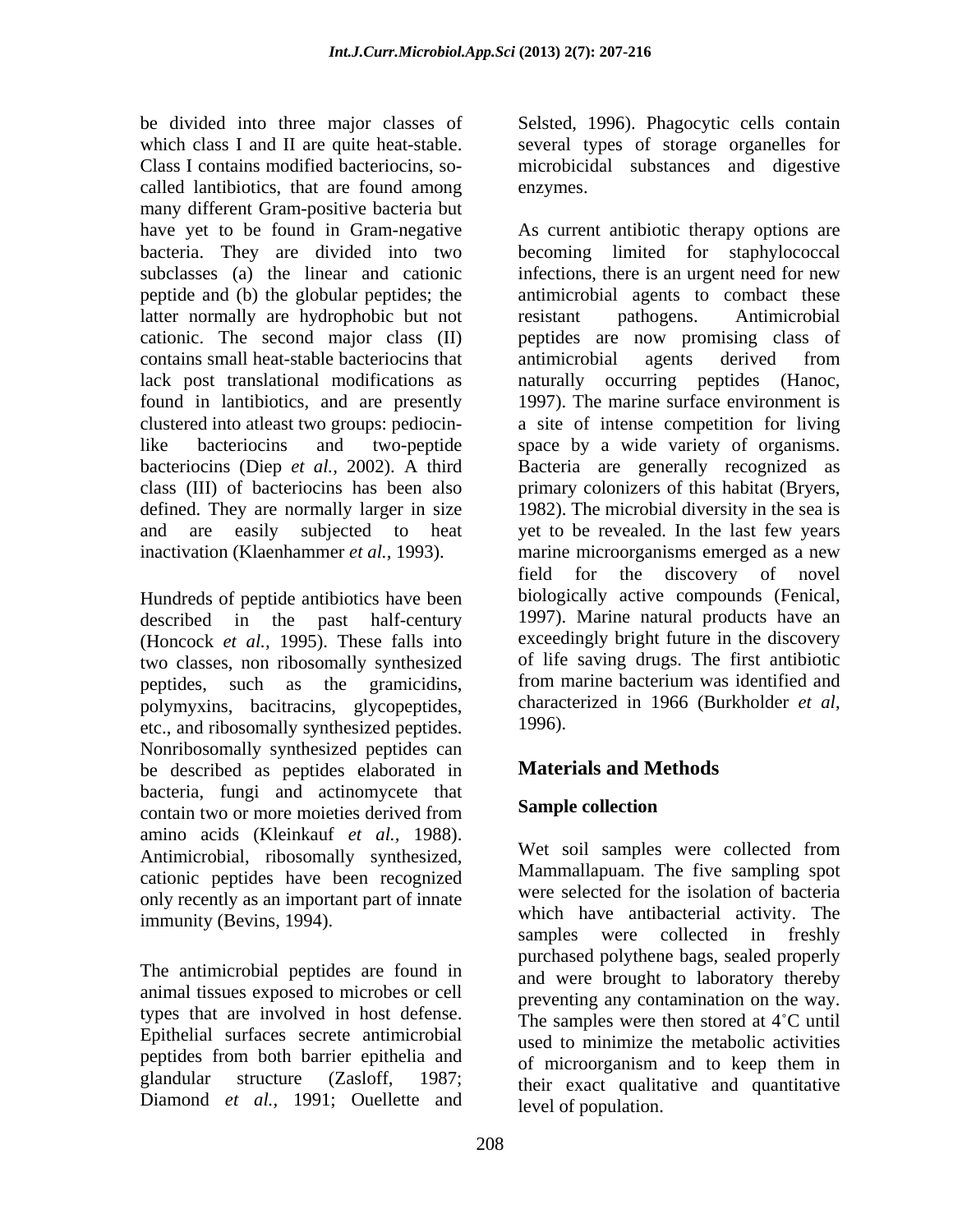Serial dilution agar plating method (or viable plate counting method) was seeded with actively growing cells of the followed to isolate bacteria from sample clinically isolated MRSA. The plates were using Zobell marine agar. incubated at 37°C for 24 hours. After the

## **Identification of bacteria** *P.aeruginosa*

Presumptive *P.aeruginosa* colonies were then subjected to Gram 's staining and a **Agar well diffusion method** series of biochemical tests such as urease test, indole production, methyl red test, After screening by point inoculation Voges Proskauer test, and cultures which method, the antimicrobial substance matched typical reaction of standard were production of the marine isolates was matched typical reaction of standard were production of the marine isolates was confirmed as *P.aeruginosa*. tested by agar- well diffusion method.

The clinical isolate of *Vibrio* spp. *E.coli,* 

### **Antibiotic sensitivity test**

Then Kirby – Bauer method (agar<br>diffusion method) was followed to diffusion method) was followed to **supernatant for its antibacterial activity** determine the susceptibility of clinical isolate of bacterial pathogens to The overnight grown culture of marine

## **Screening of marine isolates for its**

Muller Hinton Agar plates were prepared. Wells of 3mm size were made with sterile The overnight culture of clinical isolate of Muller Hinton Agar plates using sterile

**Isolation of bacteria** cotton swab, making a lawn culture. The marine isolates from the agar slants were spotted on to Muller Hinton Agar plates clinically isolated MRSA. The plates were incubation period, the plates were observed for the zone of inhibition and the results were recorded.

## **Agar well diffusion method**

**Collection of pathogenic bacteria** The overnight culture of clinical isolate of method, the antimicrobial Muller Hinton agar plate was prepared.

*Klebsiella pneumonia, Salmonella typhi, S.*  Muller Hinton agar plates using sterile *aureus, E. faeclais, Proteus vulgaris,* cotton swab. Two wells of 3mm size were collected from Dept. of Microbiology, made with sterile cork borer on the seeded Kanchi Shri Krishna College, plate. Around 50µl of overnight broth Kancheepuram, Tamil Nadu and was culture of marine isolate was added to the preserved in agar slants for further use and well aseptically. The plates were incubated stored at  $4^{\circ}$  C. without inverting for 24hrs at  $30^{\circ}$ C and bacterial pathogens in nutrient broth was uniformly swabbed on the surface of cotton swab. Two wells of 3mm size were made with sterile cork borer on the seeded the zone of inhibition was observed and recorded.

# **Screening of marine isolate s**

antibiotics. isolate in nutrient broth was centrifuged at **antibacterial activity** and **culture** of clinical isolate of bacterial **Point inoculation method** swabbed on the surface of sterile Muller bacterial pathogens in nutrient broth was 50µl of overnight broth culture of marine uniformly swabbed on the surface of isolate was added to the well aseptically. 6000 rpm for 10 minutes and the supernatant was collected. The overnight pathogens in nutrient broth was uniformly Hinton agar plate using cotton swab. Two wells of 3mm size were made with sterile cork borer on the seeded plate. Around The plates were incubated without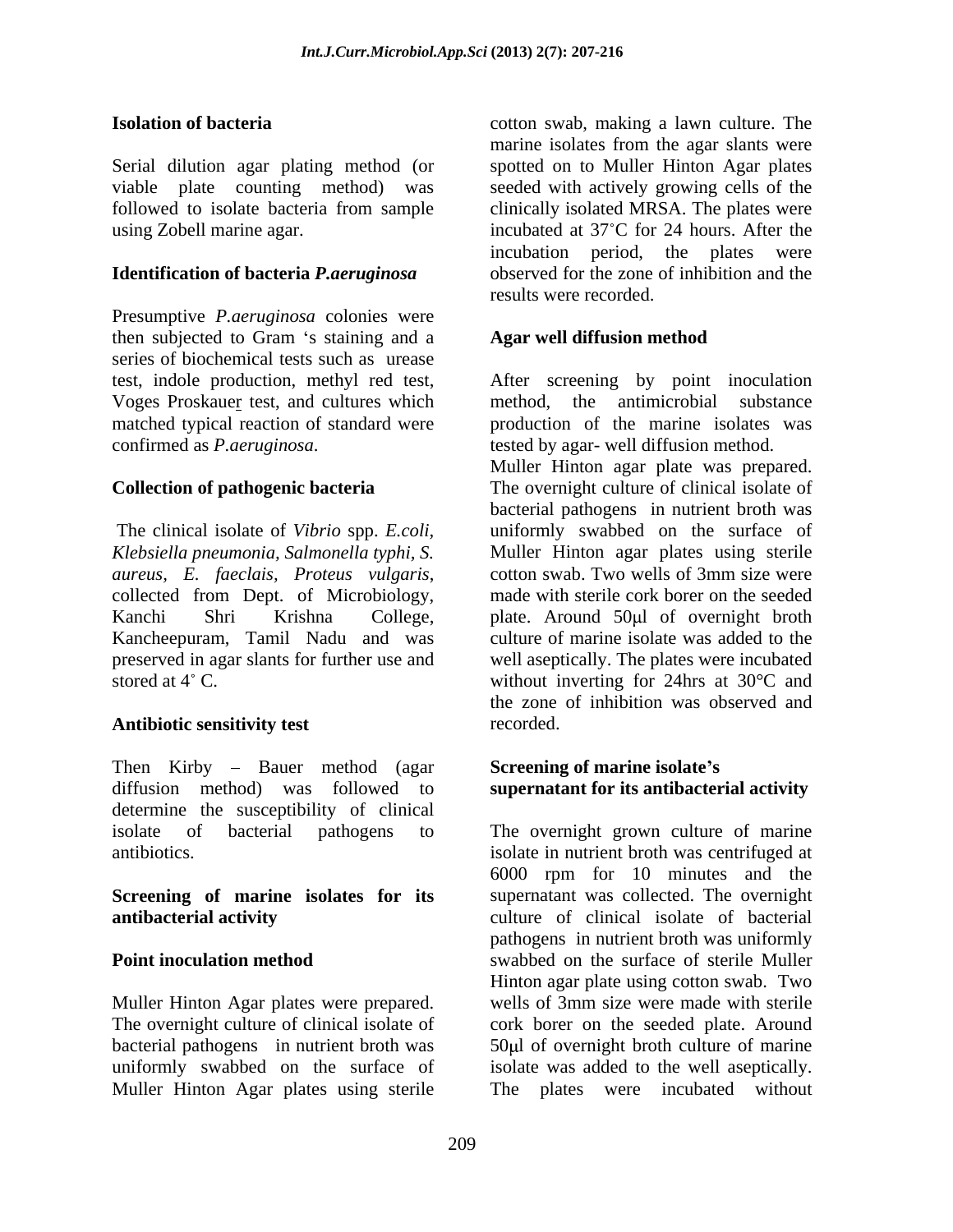inverting for 24hrs at 30°C and the zone of

An overnight broth culture of Sample was Supernatant was removed and the pellet centrifuged at 6000 rpm for 10 minutes at  $4^{\circ}$ C. To the cell free supernations, 4°C. To the cell free supernatant, activity of dried pellet was checked and ammonium sulphate was added to achieve 30% saturation. It was stirred well and incubated at 4°C overnight. The following day, the precipitates were collected by centrifugation at 6000rpm for 25 minutes<br> **Isolation of Marine bacteria** at  $4^{\circ}$ C. The precipitates were dissolved in **P.** aeruginosa  $500 \mu$ l of sterile distilled water. Antibacterial activity of both the Marine bacteria were isolated from five supernatant and the precipitate were tested wet soil samples from Mammallapram using agar well diffusion assay and the using Marine agar 2216 by serial dilution

One volume of TCA was added to four volumes of protein samples.i.e. 1.5.ml tube with maximum volume of 1ml isolate of bacterial pathogens to sample, 250 ul of TCA was added. The **antibiotics** tube was incubated for 10 minutes at  $4^{\circ}$ C.<br>The tube was centrifuged at 500 rpm for 5 Antimicrobial susceptibility of clinical minutes. Supernatant was removed, isolate of bacterial pathogens, Co leaving protein pellet intact. Pellet should metrizole, Amikacin, Bacitracin, be formed as whitish, fluffy protein. Pellet was washed with 200ul cold acetone. The out by Kirby Bauer disc diffusion assay. tube was centrifuged at 5000 rpm for 5 minutes. The steps were repeated for 4-6 times with total of 2 acetone washes. The **Screening of marine isolates for its** pellet was dried for 5-10 minutes to drive antibacterial activity off acetone. Antibacterial activity of dried pellet was checked and results were noted

100 ul of choloform and 300 ul of distilled one isolate P. *aeruginosa* showed

inhibition was observed and recorded. the tubes were centrifuged for 2 minutes at **Protein precipitation by ammonium sulphate method** vortexed thoroughly. The tube was and then placed on ice for 2 minutes. Then 10000 rpm. Supernatant was removed. To the pellet 300 ul of ethanol was added and centrifuged for 5 minutes at 10000 rpm. was dried for further use. Antibacterial results were noted.

## **Results and Discussion**

## **Isolation of Marine bacteria** *P. aeruginosa*

results were recorded. spread plate method. A total of 4 bacterial **Protein precipitation by TCA method** based on their morphological and Marine bacteria were isolated from five wet soil samples from Mammallapram strains of *P. aeruginosa* were isolated structural characteristics (Table.1).

### **Antimicrobial susceptibility of clinical isolate of bacterial pathogens to antibiotics**

Antimicrobial susceptibility of clinical metrizole, Amikacin, Bacitracin, Gentamicin, oxytetracycline was carried The results were tabulated (Table 2) .

# **antibacterial activity**

**Protein precipitation by Ethanol:** substance against clinical isolate of **choloform method bacterial pathogens.** Marine isolates from To 100 ul of sample, 400 ul of ethanol, Hinton agar. Out of the 4 isolates, only water were added and vortexed thoroughly inhibitory activity against clinical isolate All of the marine isolates were tested for their ability to produce antibacterial bacterial pathogens. Marine isolates from agar slants were spotted onto the Muller one isolate *P. aeruginosa*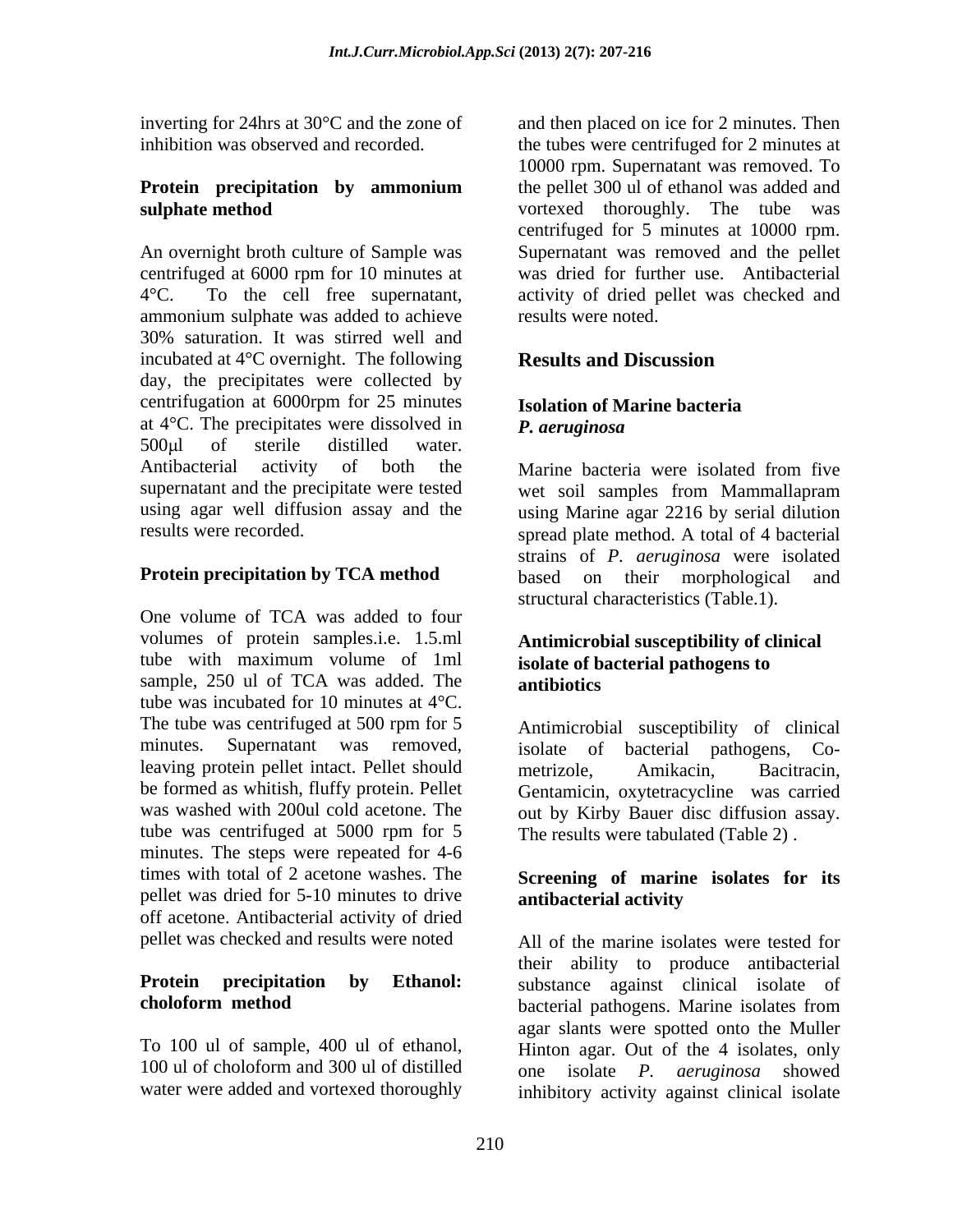of bacterial pathogens.Zone of clearance

| Table.1 Identification of Marine isolates |           |    |        |         |  |
|-------------------------------------------|-----------|----|--------|---------|--|
| 'aeruginosa                               | Screening | ot | marine | 'solate |  |

| <b>S.No</b>   Biochemical tests | <b>Results</b> |                                                                                      |
|---------------------------------|----------------|--------------------------------------------------------------------------------------|
| Gram staining                   | Gram           | whether the antibacterial<br>To check                                                |
|                                 | negative       | substance produced by isolate A is an                                                |
| Pigment production              |                | extracellular compound, the supernatant of                                           |
| Motility                        | Motile         | P. aeruginosa was tested for its                                                     |
| Indole                          | $\sim$         | antibacterial activity by agar well diffusion                                        |
| Methyl red                      | $\sim$         | method. Zone of clearance of 125 2mm                                                 |
| <b>Vogeus Proskauer</b>         | $\sim$ 10 $\,$ | against Vibrio sp. 1 and 23 mm in S.tpyhi                                            |
| Citrate Utilization             |                | (Plate 5).                                                                           |
| test                            |                |                                                                                      |
| Catalase                        |                | Antibacterial activity of the protein<br>precipitated by ammonium sulphate<br>method |
| Urease                          |                |                                                                                      |
| Nitrate reduction test          |                |                                                                                      |
| Oxidase test                    |                | The protein precipitated by ammonium                                                 |
| Sugar Fermentation              |                | sulphate method was dissolved in sterile                                             |
| test                            |                | distilled water and was desalted.                                                    |
| Glucose                         |                | Antibacterial activity of the precipitate                                            |
| Maltose                         |                | protein and the supernatant was checked.                                             |
| Sucrose                         |                | A clear zone of 16mm was noted around                                                |
| Mannitol                        |                | the well loaded with the protein sample                                              |
| H2S production                  |                | against S.aureus. No zone of clearance<br>weg soon ground the well loaded with the   |

After screening by point inoculation method, the antibacterial substance production was confirmed by agar well diffusion method. The overnight culture of isolate *P. aeruginosa* was added to the wells in Muller Hinton agar (MHA) plate. A clear zone of inhibition of 35mm was

By Culture agar well diffusion method, the antibacterial substance production was confirmed by agar well diffusion method. The overnight culture of isolate A was added to the wells in Muller Hinton agar

of about 12mm was observed after 24 hours of incubation. against *Vibrio* sp. 1. and 15mm in *Vibrio* (MHA) plate. A clear zone of inhibition of 17mm was observed against observed sp. 2. (Table 4).

### of *P.aeruginosa* **Screening of marine isolate s supernatant for its antibacterial activity**

1 Gram staining To check whether the antibacterial negative substance produced by isolate A is an Pigment production  $\begin{vmatrix} + & \cdot & \cdot \\ \cdot & \cdot & \cdot \end{vmatrix}$  extrace unit compound, the supernature of 2 Motility 1. Motile  $\begin{array}{ccc} 2 & \text{Meumann} \\ \text{2} & \text{Meumann} \end{array}$  Motile  $\begin{array}{ccc} 2 & \text{Meumann} \\ \text{2} & \text{Meumann} \end{array}$  $3$  | Indole |  $\frac{3}{2}$  |  $\frac{3}{2}$  |  $\frac{3}{2}$  |  $\frac{3}{2}$  |  $\frac{3}{2}$  |  $\frac{3}{2}$  |  $\frac{3}{2}$  |  $\frac{3}{2}$  |  $\frac{3}{2}$  |  $\frac{3}{2}$  |  $\frac{3}{2}$  |  $\frac{3}{2}$  |  $\frac{3}{2}$  |  $\frac{3}{2}$  |  $\frac{3}{2}$  |  $\frac{3}{2}$  |  $\frac{3}{2}$  |  $\$  $4$  Methyl red  $\qquad \qquad$  -  $\qquad \qquad$  method. Zone of clearance of 125  $\text{2mm}$  $5$  Vogeus Proskauer  $\begin{vmatrix} -1 & 0 & \text{arg} \\ 0 & -1 & \text{diag} \end{vmatrix}$  and  $\begin{vmatrix} 2 & \text{min} & \text{min} \\ 2 & \text{min} & \text{min} \end{vmatrix}$  $+$   $\left\langle \begin{array}{c} \text{trace } S \end{array} \right\rangle$ To check whether the antibacterial extracellular compound, the supernatant of *P. aeruginosa* was tested for its antibacterial activity by agar well diffusion method. Zone of clearance of 125 2mm against *Vibrio* sp. 1 and 23 mm in *S.tpyhi*  (Plate 5).

### precipitated by ammonium sulphate  $8 \t| Urease + \t|_{\text{method}}$ **precipitated by ammonium sulphate method**

The protein precipitated by ammonium 11 | Sugar Fermentation | sulphate method was dissolved in sterile distilled water and was desalted. Glucose  $\begin{vmatrix} - & \cdot & \cdot \\ \cdot & \cdot & \cdot \end{vmatrix}$  Antibacterial activity of the precipitate Maltose  $\left| + \right|$  protein and the supernatant was checked. Sucrose **A** clear zone of 16mm was noted around Glucose<br>
Maltose + Antibacterial activity of the precipitate<br>
Sucrose + A clear zone of 16mm was noted around<br>
Mannitol - <br>
A clear zone of 16mm was noted around<br>
the well loaded with the protein sample - the well loaded with the protein sample 12 | H2S production | - | against *stateus* to zone of clearance The protein precipitated by ammonium distilled water and was desalted. against *S.aureus* . No zone of clearance was seen around the well loaded with the supernatant (Table 6).

## **Antibacterial activity of the protein precipitated by TCA method**

observed against *Vibrio* sp.1. and 25mm in *S.typhi* (Table 3). Precipitate protein and the supernatant was checked. A clear zone of 21mm was noted The protein precipitated by TCA method was dissolved in sterile distilled water and was desalted. Antibacterial activity of the precipitate protein and the supernatant was checked. A clear zone of 21mm was noted around the well loaded with the protein sample against *Vibrio* sp.1. No zone of clearance was seen around the well loaded with the supernatant (Table 7).

**.**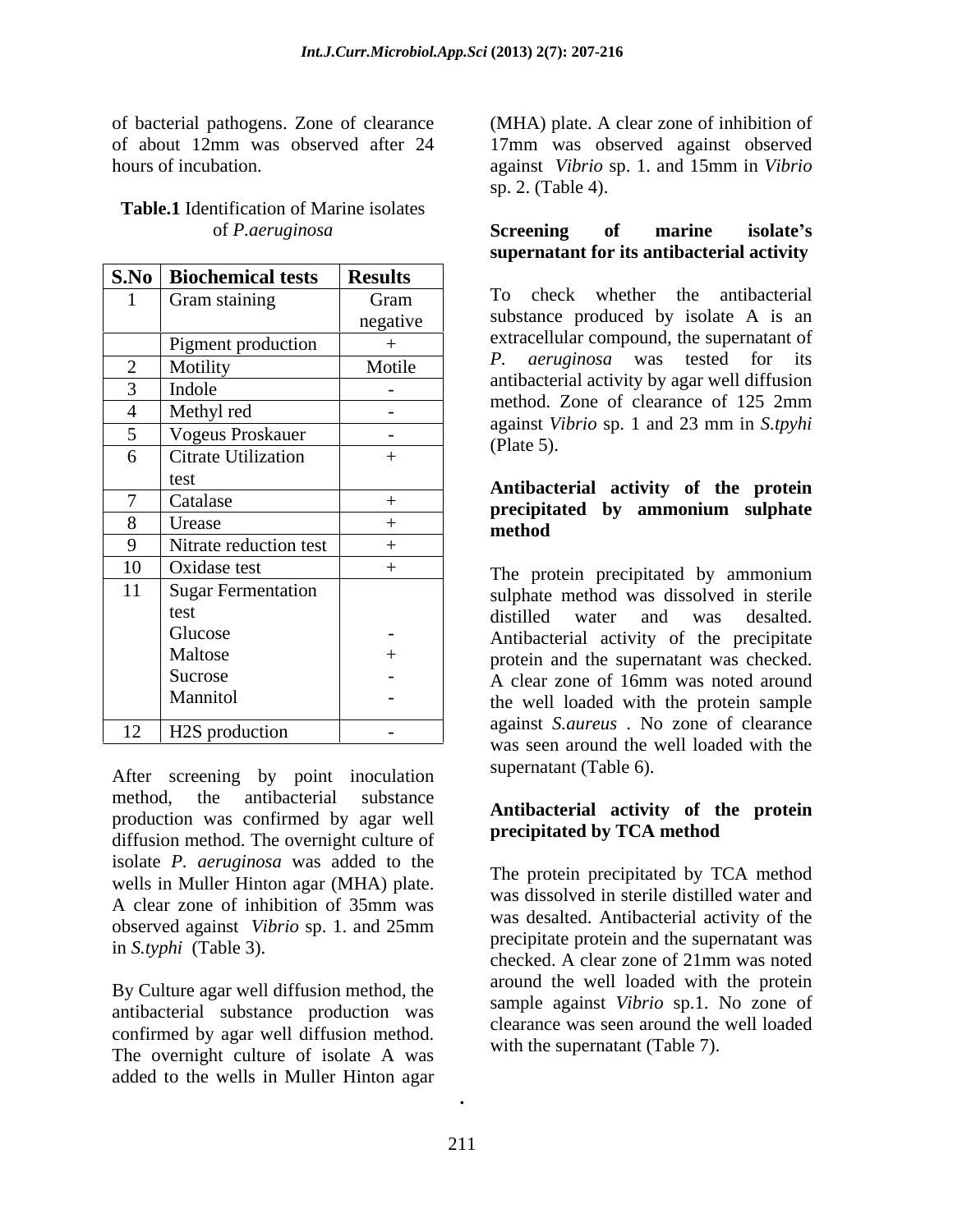| <b>Bacterial pathogens</b>   | <b>Co-Trimaxazole</b> | Gentamycin      |    | Amikacin   Bacitracin   Oxy Tetrcycline |
|------------------------------|-----------------------|-----------------|----|-----------------------------------------|
| Staphylococcus aureus        | 16                    | 12              |    |                                         |
| Vibrio sp.1                  | 23                    |                 | 21 |                                         |
| Salmonella typhi             |                       | 18              | 22 |                                         |
| Vibrio sp.2                  | T /                   | $\bigcap$<br>ZU | 21 | 10                                      |
| Escherichia coli             |                       | ◝               | 23 |                                         |
| Vibrio sp.3                  | 16                    | 18              |    |                                         |
| Klebsiella pneumoniae        | 17                    | 20              | 22 | 16                                      |
| <i>Enterococcus faecalis</i> | 15                    |                 |    |                                         |
| Proteus vulgaris             | 14                    |                 | 25 |                                         |

**Table.2** Antibiotic sensitivity pattern of bacterial pathogens

The protein precipitated by Ethanol and choloform method was dissolved in sterile distilled water and was desalted. **Table.3** Zone of inhibition of marine Antibacterial activity of the precipitate isolate against bacterial pathogens by point protein and the supernatant was checked. **inoculation method** A clear zone of 23 mm was noted around the well loaded with the protein sample against *Vibrio* sp.1. No zone of clearance was seen around the well loaded with the supernatant (Table 8).

Plant pathogenic bacterial strains were used in both the agar-diffusion method and the agar-spot assay to evaluate the antimicrobial activity of the bacteriocin. NCPPB2761 was inhibited by a *P. syringae ciccaronei* colony and its culture filtrate with the zone of inhibition 7mm (Lavermicocca *et al.,* 1999). Similarly the *aeruginosa* inhibited the growth of MRSA with the zone of inhibition 12mm.

Antibacterial activity of the protein The active metabolites produced by **precipitated by Ethanol-choloform**  *Lactobacillus sp* NRRL B-227 exhibited **method** various degrees of activities against *Staphylococcus aureus* with 21mm zone of inhibition (Atta *et al.,* 2009).

inoculation method

| the well loaded with the protein sample<br>against Vibrio sp.1. No zone of clearance<br>was seen around the well loaded with the<br>supernatant (Table 8). | <b>S.No</b> Bacterial<br>  pathogens | <b>Marine</b><br><b>Isolate of</b><br>P.aeruginosa<br>$(\mathbf{mm})$ |  |  |  |  |
|------------------------------------------------------------------------------------------------------------------------------------------------------------|--------------------------------------|-----------------------------------------------------------------------|--|--|--|--|
|                                                                                                                                                            | Staphylococcus<br>aureus             |                                                                       |  |  |  |  |
| Plant pathogenic bacterial strains were<br>used in both the agar-diffusion method and                                                                      | Vibrio sp.1                          | 35                                                                    |  |  |  |  |
| the agar-spot assay to evaluate the                                                                                                                        | Salmonella typhi                     | 25                                                                    |  |  |  |  |
| antagonistic activity of P. syringae                                                                                                                       | Vibrio sp.2                          | 25                                                                    |  |  |  |  |
| ciccaronei and the spectrum of<br>antimicrobial activity of the bacteriocin.                                                                               | Escherichia coli                     |                                                                       |  |  |  |  |
| Growth of Ps. Syringae persicae                                                                                                                            | Vibrio sp.3                          | 15                                                                    |  |  |  |  |
| $NCPPB2761$ was inhibited by a $P$ .<br>syringae ciccaronei colony and its culture                                                                         | Klebsiella<br>pneumoniae             | 12                                                                    |  |  |  |  |
| filtrate with the zone of inhibition 7mm<br>(Lavermicocca et al., 1999). Similarly the                                                                     | Enterococcus<br>faecalis             |                                                                       |  |  |  |  |
| Pseudomonas<br>culture filtrate<br>- of<br><i>aeruginosa</i> inhibited the growth of MRSA                                                                  | Proteus vulgaris                     | 15                                                                    |  |  |  |  |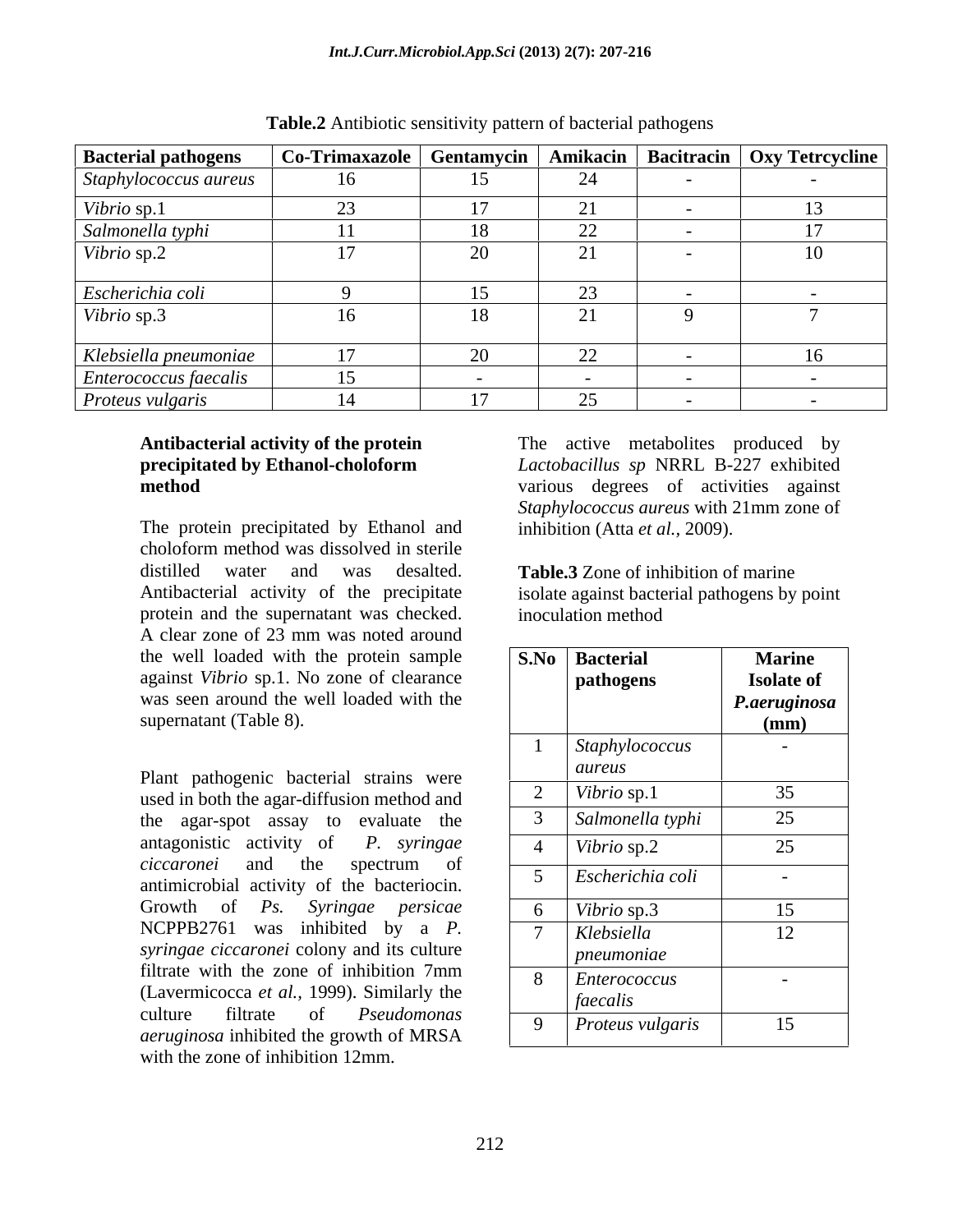isolate against bacterial pathogens by agar

| S.No           | <b>Bacterial</b><br>pathogens   | <b>Marine</b><br><b>Isolate of</b> |
|----------------|---------------------------------|------------------------------------|
|                |                                 | P.aeruginosa<br>$\sim$             |
| $\mathbf{1}$   | <i>Staphylococcus</i><br>aureus | 14                                 |
| $\overline{2}$ | Vibrio sp.1                     | 17                                 |
| 3              | Salmonella typhi                | 12                                 |
| $\overline{4}$ | Vibrio sp.2                     | 14                                 |
| 5              | Escherichia coli                | 15                                 |
| 6              | Vibrio sp.3                     | 15                                 |
| 7              | Klebsiella<br>pneumoniae        | 12                                 |
| 8              | Enterococcus<br>faecalis        | 12                                 |
| 9              | Proteus vulgaris                | 11                                 |

pathogens by agar well diffusion method

| S.No           | <b>Bacterial</b><br>pathogens | <b>Marine Isolate</b><br>of P.aeruginosa<br>(mm) | S.No           | <b>Bacterial</b><br>pathogens                 | <b>Marine Isolate</b><br>of <i>P.aeruginosa</i><br>(mm) |
|----------------|-------------------------------|--------------------------------------------------|----------------|-----------------------------------------------|---------------------------------------------------------|
|                | Staphylococcus<br>aureus      | 20                                               |                | Staphylococcus<br>aureus                      |                                                         |
| $\overline{2}$ | Vibrio sp.1                   | 25                                               | $\bigcap$<br>∠ | Vibrio sp.1                                   | 21                                                      |
| 3              | Salmonella typhi              | 23                                               | 3              | Salmonella typhi                              | $\sim$                                                  |
| 4              | Vibrio sp.2                   | 12                                               | $\overline{4}$ | Vibrio sp.2                                   |                                                         |
|                |                               |                                                  |                | Escherichia coli                              | $\sim$                                                  |
|                | Escherichia coli              | 21                                               | 6              | Vibrio sp.3                                   | 19                                                      |
| 6              | Vibrio sp.3                   | 18                                               | $\mathbf{r}$   | Klebsiella                                    | 11                                                      |
|                | Klebsiella<br>pneumoniae      | 14                                               | 8              | pneumoniae<br><i>Enterococcus</i><br>faecalis | 12                                                      |
| 8              | Enterococcus<br>faecalis      | 20                                               | 9              | Proteus vulgaris                              | 23                                                      |

**Table.4** Zone of inhibition of marine **Table.6** Zone of inhibition of protein well diffusion method sulphate) against bacterial pathogens by extract of marine isolate (ammonium agar well diffusion method

| S.No   Bacterial<br>pathogens | <b>Marine</b><br><b>Isolate of</b><br>P.aeruginosa<br>(mm) | S.No   Bacterial<br>pathogens | Marine Isolate<br>оf<br>P.aeruginosa |
|-------------------------------|------------------------------------------------------------|-------------------------------|--------------------------------------|
| Staphylococcus<br>aureus      | 14                                                         | Staphylococcus                | (mm)<br>16                           |
| Vibrio sp.1                   | 17                                                         | aureus<br>Vibrio sp.1         |                                      |
| Salmonella typhi              | 12                                                         | Salmonella typhi              |                                      |
| Vibrio sp.2                   | 14                                                         | Vibrio sp.2                   |                                      |
| Escherichia coli              | 15                                                         | Escherichia coli              |                                      |
| Vibrio sp.3                   | 15                                                         | Vibrio sp.3                   |                                      |
| Klebsiella<br>pneumoniae      | 12                                                         | Klebsiella<br>pneumoniae      | 11                                   |
| Enterococcus<br>faecalis      | 12                                                         | Enterococcus<br>faecalis      | 12                                   |
| Proteus vulgaris              | 11                                                         | Proteus vulgaris              | 12                                   |

**Table. 5** Zone of inhibition of supernatant extract of marine isolate (tca) against of marine isolate against bacterial bacterial pathogens by agar well diffusion **Table.7** Zone of inhibition of protein method

| S.No                    | <b>Bacterial</b><br>pathogens | <b>Marine Isolate</b><br>of P.aeruginosa<br>(mm) |     | S.No Bacterial<br>pathogens     | <b>Marine Isolate</b><br>of P.aeruginosa<br>(mm) |
|-------------------------|-------------------------------|--------------------------------------------------|-----|---------------------------------|--------------------------------------------------|
|                         | Staphylococcus<br>aureus      | 20                                               |     | Staphylococcus<br>aureus        | $\sim$                                           |
| $\bigcap$<br>$\epsilon$ | Vibrio sp.1                   | 25                                               |     | Vibrio sp.1                     |                                                  |
| $\mathcal{L}$           | Salmonella typhi              | 23                                               |     | Salmonella typhi                |                                                  |
| $\overline{4}$          | Vibrio sp.2                   | 12                                               |     | Vibrio sp.2                     |                                                  |
|                         | Escherichia coli              | 21                                               |     | Escherichia coli<br>Vibrio sp.3 | 19                                               |
| 6                       | Vibrio sp.3                   | 18                                               |     | Klebsiella                      |                                                  |
| $\overline{ }$          | Klebsiella                    | 14                                               | - 8 | pneumoniae<br>Enterococcus      | 12                                               |
|                         | pneumoniae                    |                                                  |     | faecalis                        |                                                  |
| 8                       | Enterococcus<br>faecalis      | 20                                               |     | Proteus vulgaris                | 23                                               |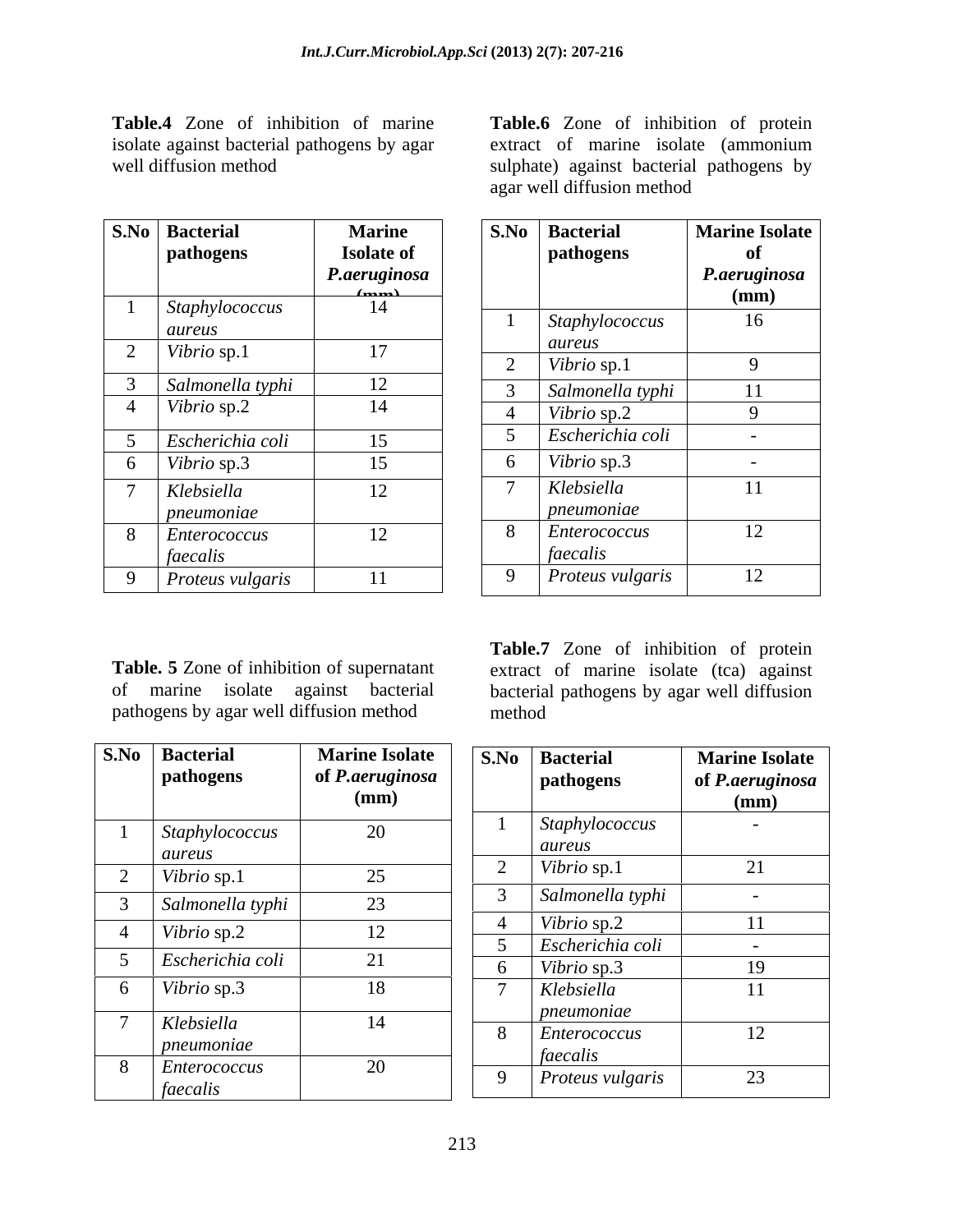|      |                  |                        | <i>planiarum</i> INNNL D- $221$ was dealed with                                          |
|------|------------------|------------------------|------------------------------------------------------------------------------------------|
| S.No | <b>Bacterial</b> | <b>Marine Isolate</b>  | Ammonium sulphate 60% saturation. The                                                    |
|      | pathogens        | of <i>P.aeruginosa</i> | mixture were stirred for 2 hrs at $4^{\circ}$ C and                                      |
|      |                  | (mm)                   | later centrifuged at 10,000 rpm for 50 min                                               |
|      | Staphylococcus   |                        | at $4^{\circ}$ C. The pellet was resuspended in 25                                       |
|      | aureus           |                        | ml of 0.05 M potassium phosphate buffer                                                  |
|      | Vibrio sp.1      | 23                     | pH 7.0. Dialysis was carried out against                                                 |
|      | Salmonella typhi |                        | the same buffer for 18 hrs in spectrapor                                                 |
|      | Vibrio sp.2      |                        | dialysis tubing. Assay of the antibacterial                                              |
|      | Escherichia coli | 13                     | activity was carried out increase of                                                     |
|      | Vibrio sp.3      | 13                     | antibacterial activity comparing with                                                    |
|      | Klebsiella       | 20                     | culture supernatant. (Atta et al., 2009). In<br>the present study the peptide antibiotic |
|      | pneumoniae       |                        | produced by <i>Pseudomonas aeruginosa</i>                                                |
| 8    | Enterococcus     | 16                     | was treated with ammonium sulphate 30%                                                   |
|      | faecalis         |                        | saturation and the precipitate was desalted                                              |
|      |                  |                        | with desalting column. The fractions                                                     |
|      | Proteus vulgaris |                        | collected charged entipectangle estimity                                                 |

Similarly the active metabolite of against viology. *Pseudomonas aeruginosa* inhibited the growth of MRSA with the zone of inhibition 12mm. Using 16S r DNA sequencing the phylogenetic analysis revealed that all bioactive isolates weight of bacteriocin was found to be<br>halogeard to the earning Basilly The approximately 100 kDa; this was belonged to the genus *Bacillus*. The isolates A184, A190 and A202 showed *Bacillus subtilis* strain 168, while the sequence similarity to *Bacillus pumilus* strain OM-F6. (Christian *et al.,* 2003).

Phylogenetic analysis using 16S rDNA sequences and the neighbour-joining method showed the X153 strain is a member of *Pseudoalteromonas* close to *P. piscicida, P. peptidysin*, and *Pseudoalteromonas* sp. named Y. this indicates that  $X153$  strain is very close to a<br>are cationic peptides with low- MW when<br>are cationic peptides with low- MW when strain *Pseudoalteromonas* sp. Y, which displayed a algicidal effect against harmful micro-algae (Lovejoy *et al.,* 1998).

**Table.8** Zone of inhibition of protein In this present study the organism was extract of marine isolate (ethanol) against identified to be *Pseudomonas aeruginosa* bacterial pathogens by agar well diffusion by staining and biochemical tests. The method peptide antibiotic produced by *L.*  **pathogens** of *P.aeruginosa* mixture were stirred for 2 hrs at 4<sup>o</sup>C and **(mm)** later centrifuged at 10,000 rpm for 50 min 1 *Staphylococcus* - at 4°C. The pellet was resuspended in 25 ml of 0.05 M potassium phosphate buffer 2 *Vibrio* sp.1 23 pH 7.0. Dialysis was carried out against 3 *Salmonella typhi* - 4 *Vibrio* sp.2 9 activity was carried out increase of 5 *Escherichia coli* 13 **antibacterial activity comparing with** 6 *Vibrio* sp.3 13 culture supernatant. (Atta *et al.,* 2009). In 7 *Klebsiella*  20 the present study the peptide antibiotic *pneumoniae* produced by *Pseudomonas aeruginosa* 8 *Enterococcus* 16 16 was treated with ammonium sulphate 30% faecalis **faecalis**(saturation and the precipitate was desalted 9 *Proteus vulgaris* 14 *plantarum* NRRL B- 227 was treated with Ammonium sulphate 60% saturation. The ml of 0.05 M potassium phosphate buffer the same buffer for 18 hrs in spectrapor dialysis tubing. Assay of the antibacterial was treated with ammonium sulphate 30% with desalting column. The fractions collected showed antibacterial activity against *Vibrio* sp.

greater than 98.0% sequence similarity to through Sephanex G150. However, a isolate A 586 showed greater than  $98.9\%$  preparative generation proposes revealed *Pseudomonas syringae ciccaronei* bacteriocin was purified by Ammonium sulphate precipitation, and the molecular weight of bacteriocin was found to be approximately 100 kDa; this was confirmed by the data from gel filtration through Sephadex G150. However, a sample of bacteriocin purified using preparative gel electrophoresis revealed three bands on SDS-PAGE with molecular weights of 76, 63 and 45 kDa, respectively (Lavermicocca *et al.,* 1999).

> The molecular mass of cerein 8A is quite distinct of other bacteriocins or BLS produced by *B. cereus* (Naclerio *et al..* 1993; Oscariz *et al.,* 1999; Torak and Matijasic 2003). Also, these characteristics are contrasting with the antibiotics, which are cationic peptides with low- MW when estimated by SDS-PAGE (Montville and Chen 1998).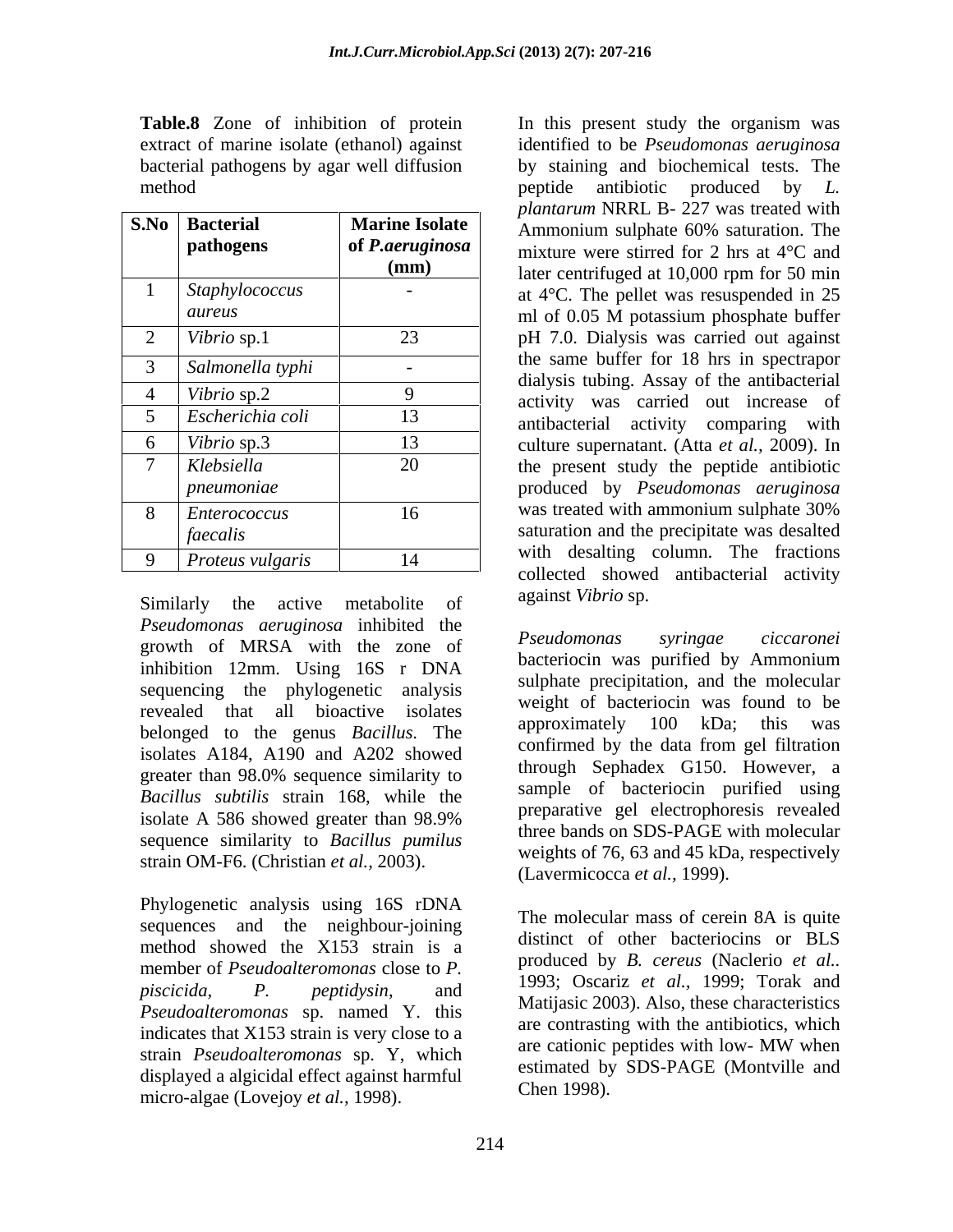The antimicrobial peptide produced by *Pseudomonas* sp. 4B was purified by sequential precipitation, gel filtration, and ion-exchange chromatography process. A major peptide band of about 30 kDa was 5:424 -434. observed by SDS-PAGE analysis, Diamond, G., M. Zasloff., M. Brasseur., coinciding with antimicrobial activity. This molecular mass is close to the lectinlike bacteriocin LlpA from a *Pseudomonas* sp. isolated from banana rhizosphere (Parret *et al.,* 2004). Similarly in the present work the molecular weight of the antimicrobial peptide (protein) from Diep, D.B., and Nes, I.F. 2002. *Pseudomonas aeruginosa* was identified as 30 kDa. peptides in Gram-positive bacteria.

- Aley, S.B., M. Zimmirman.., E. Hetsko., Selsted and Gillin,F.D. 1994. Killing cationic neutrophil peptides. Infect.  $P^{\text{peptides.}}$   $\frac{P^{\text{epptides.}}}{37:135-175.}$ Immu. 62: 5397-5403.
- Atta, H.M., B.M. Refaat and El-Waseif, A.A. 2009. Application of Purification and Characterization of Peptide Antibiotic Produced by bacteria.<br>
Reptidio Letteral illustration in the 12:39–86. Probiotic *Lactobacillus plantarum*, <sup>12:39–80</sup>.<br>NRRL B-227. Global. J. Biotech. Kleinkauf, H., and Von Dohren, H. 1988.
- as agents of mucosal immunity. Ciba
- Bryers, J.D., and Characklis, W.G.1982,<br>Brocesses governing primary biofilm Bacteriocin production by
- Burkholder, P.R., P. Fisher and Leitz,<br>
B.M. 1996, Dreduction of gymrels<br>
compound, J. App. Microbiol. 86: R.M. 1996. Production of pyrrole  $\frac{\text{compono}}{257-265}$ antibiotic by a marine bacterium.<br>Ann Microbiol 14:640.653 Lovejoy, C., J.P. Bowman and
- Christian, T., Pabel., Joachim vater., Jurgen hofemeister., Barbara adlar., Gerhard bringmann., Jorg hacker and

Ute hentschel., 2003. Antimicrobial activities and MALDI MS of Bacillus isolates from the marine sponge *Aplysina aerophoba*. Mar. Biotechnol 5: 424 -434.

- W. L. Maloy and Bevins, C.L 1991. Tracheal antimicrobial peptide, a cysteinerich peptide from mammalian tracheal mucosa: Peptide isolation and cloning of a cDNA. Proc. Natl. Acad. Sci. U.S.A. 88:3952-3956.
- Diep, D.B., and Nes,I.F. 2002. Ribossomally synthesized antibacterial Curr. Drugs. Target. 3:107-122.
- **References** Fenical, W., 1997. Chemical studies of marine bacteria: Developing a new resource. Chem. Rev.4:1673-1683.
	- of Giardia lamblia by cryptdins and<br>
	optides. Adv. Microb. Physiol.<br>
	optides. Adv. Microb. Physiol. Hancock, R.E.W., T. Falla and Brown, M.H. 1995. Cationic bactericidal peptides. Adv. 37:135 175.
		- Hanoc, R.E., 1997. Peptide antibiotics. Lancet.349:418-422.
	- Biotechnology for Production, Natemanimer, I.K., 1995. Genetics of Klaenhammer, T.R., 1993. Genetics of bacteriocins produced by lactic acid bacteria. FEMS. Microbiol. Rev. 12:39–86.
- Biochem..  $4(2)$ : 115-125 Pepude anubious, p-lactams and Bevins, C., 1994. Antimicrobial peptides related compounds. Crit. Rev.<br>
8. exacts of museum investors of the Biotechnol. 8:1–32. Kleinkauf, H., and Von Dohren,H. 1988. Peptide antibiotics,  $\beta$ -lactams and related compounds. Crit. Rev. Biotechnol.  $8:1-32$ .
	- Found. Symp. 186:250–269. Lavermicocca, P., S.L. Lonigro., A.<br>Evident and Andolfi.A. 1999. Processes governing primary biofilm **Bacteriocin** production by formation. Biotechnol. Bioeng. Pseudomonas syringae pv. ciccaronei  $24:2451-2476$  NCPPB $2355$ . Isolation and partial Lavermicocca, P., S.L. Lonigro., A. Evident and Andolfi,A. 1999, Bacteriocin production by NCPPB2355. Isolation and partial characterization of the antimicrobial compound. J. App. Microbiol. 257 265.
	- App.Microbiol. 14:649-653. Lovejoy, C., J.P. Bowman and<br>istion T. Pobel Josephy veter Hallegraeff, G.M., 1998. Algicidal Christopher wilde., Peter franke., effects of a novel marine, 1996,<br>Lurgen before the Berbere edler and Antibiotic proteins of Lovejoy, C., J.P. Bowman and Hallegraeff, G.M., 1998, effects of a novel marine , 1996, Antibiotic proteins of polymorphonuclear leukocytes. Eur. J.